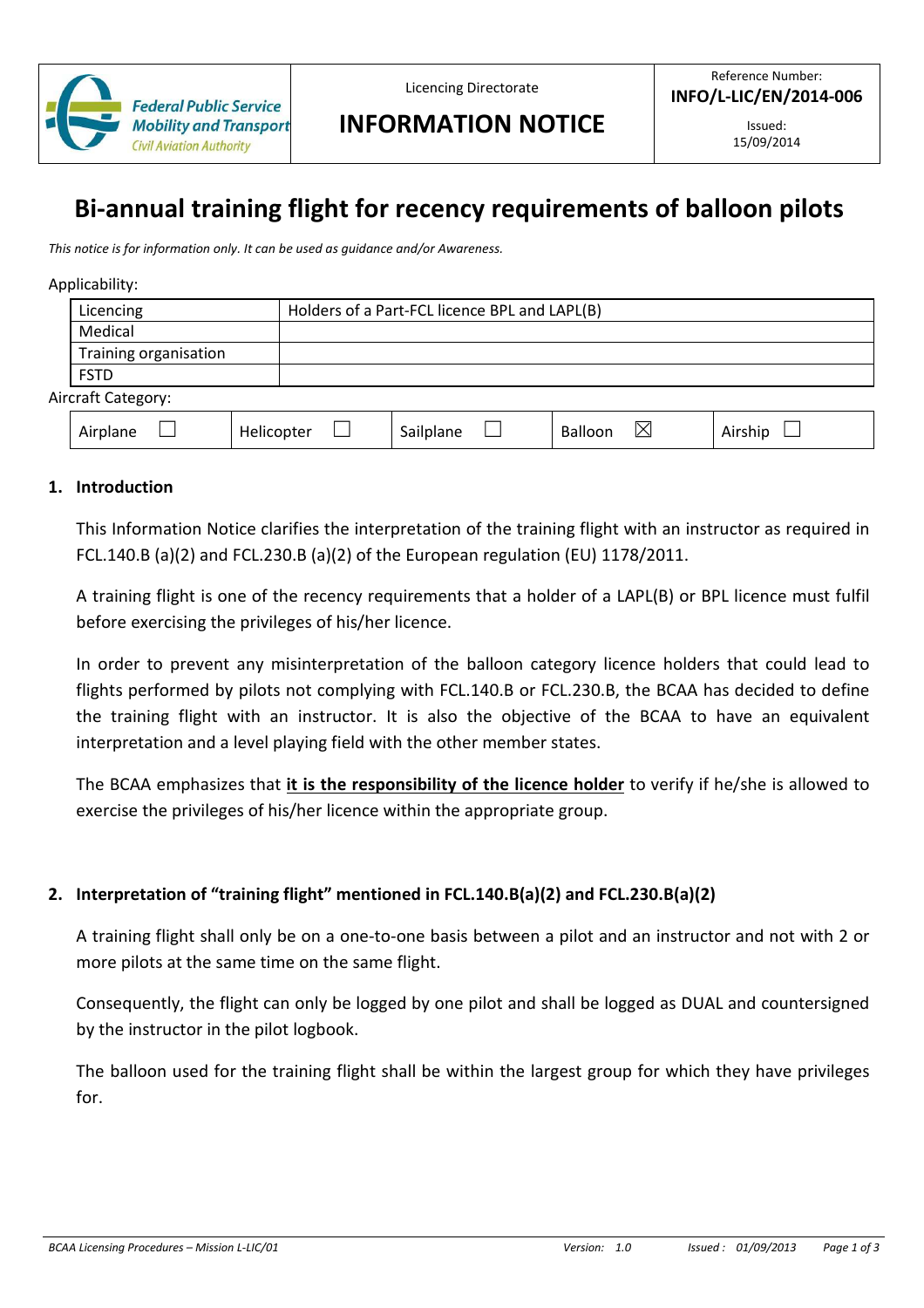The training flight shall be a complete flight that consists at least of:

- Pre-flight operations, a passenger safety briefing and a take-off;
- General airwork:
- En route procedures;
- An approach and a landing;
- Abnormal and emergency procedures.

Each training flight shall be preceded with a briefing and closed with a debriefing.

In order to add value to the training flight, any discussion on any element of flying a balloon where the pilot feels the least comfortable with, should be discussed. The flight could then be focused on those specific elements with an instructor demonstration prior to pilot practice being performed.

A written report of the training flight should be kept by the instructor for his own record and made available to the pilot for further consultation. The report should be based on the skill test content laid down in AMC2 FCL.125.B; FCL.235.B. You can find a template report form in annex.

If the flight instructor determines that the pilot is not at the level of proficiency, he shall inform the BCAA by sending an email to BCAA.LIC.DIR@mobilit.fgov.be with the flight report in attachment.

At the discretion of the flight instructor, passengers are accepted on board of the balloon during such training flights as long as they are made aware that the intended flight will be a training flight.

## **3. Transition period**

Any Part-FCL balloon licence holder who does not comply with the requirement of FCL.140.B or FCL.230.B according to this Information Notice, has to perform a training flight that comply with the above-mentioned requirements in order to be able to exercise his privileges according to the Part-FCL.

Training flights that not comply with the above-mentioned requirements, will no longer be accepted for the conversion of a national licence into a Part-FCL licence.

## **4. Reference in legislation**

- FCL.140.B Recency requirements
- FCL.230.B Recency requirements
- AMC2 FCL.125; FCL.235

## **5. Cancellation**

This Information Notice shall remain in force until further notice or being superseded.